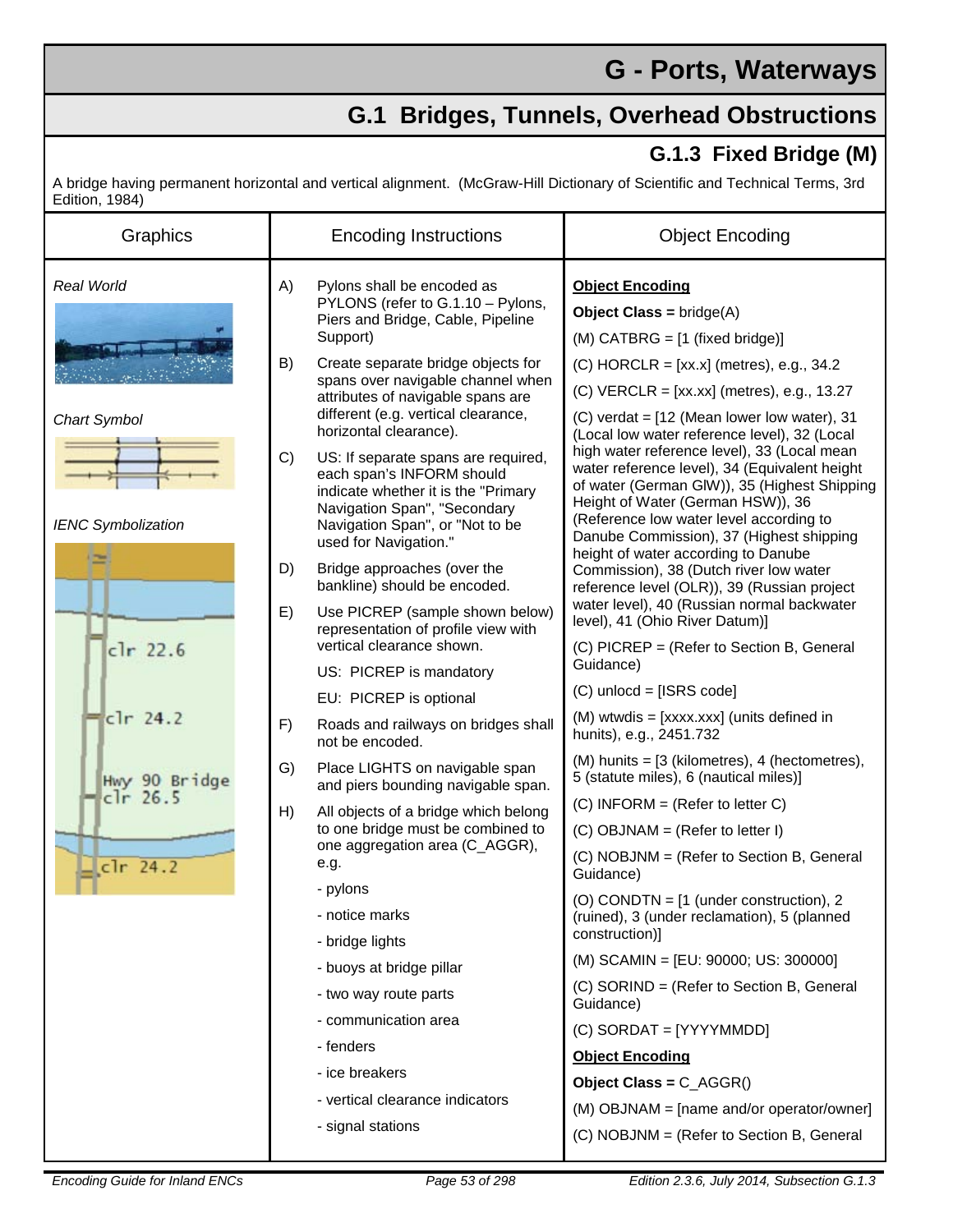| $\vert$ )<br>J)<br>K)<br>$\lfloor$ | - radio call-in points<br>For bridges that consist of only one<br>feature the object name of the<br>bridge is assigned to the bridge<br>object. For bridges with a C_AGGR<br>object the object name has to be<br>assigned to the respective<br>C_AGGR object and not to the<br>bridge object.<br>The ISRS code of a bridge is<br>assigned to each single bridge<br>object of the entire bridge (refer to<br>General Guidance section H)<br>Use 'verdat' only if vertical datum<br>differs:<br>- from DSPM VDAT subfield and<br>- from Meta object 'm_vdat' attribute<br>If a structured external XML-file with<br>more detailed communication<br>information is available, the<br>reference to the file has to be | Guidance)<br>(O) TXTDSC = (Refer to letter $L$ )<br>$(C)$ unlocd = [ISRS code]<br>(C) SORDAT = [YYYYMMDD]<br>(C) SORIND = (Refer to Section B, General<br>Guidance) |
|------------------------------------|-------------------------------------------------------------------------------------------------------------------------------------------------------------------------------------------------------------------------------------------------------------------------------------------------------------------------------------------------------------------------------------------------------------------------------------------------------------------------------------------------------------------------------------------------------------------------------------------------------------------------------------------------------------------------------------------------------------------|---------------------------------------------------------------------------------------------------------------------------------------------------------------------|
| M)                                 | entered in the TXTDSC attribute.<br>For Notice marks on bridges see                                                                                                                                                                                                                                                                                                                                                                                                                                                                                                                                                                                                                                               |                                                                                                                                                                     |
| N)                                 | O.3.2<br>HORCLR and VERCLR must be<br>encoded for all navigable spans of                                                                                                                                                                                                                                                                                                                                                                                                                                                                                                                                                                                                                                          |                                                                                                                                                                     |
| O()                                | bridges.<br>If there is no vertical clearance<br>indicator at a bridge, but there is a<br>gauge which can be used to<br>calculate the vertical clearance of<br>the bridge depending on the water<br>level, it should be encoded in<br>accordance with I.3.4.                                                                                                                                                                                                                                                                                                                                                                                                                                                      |                                                                                                                                                                     |